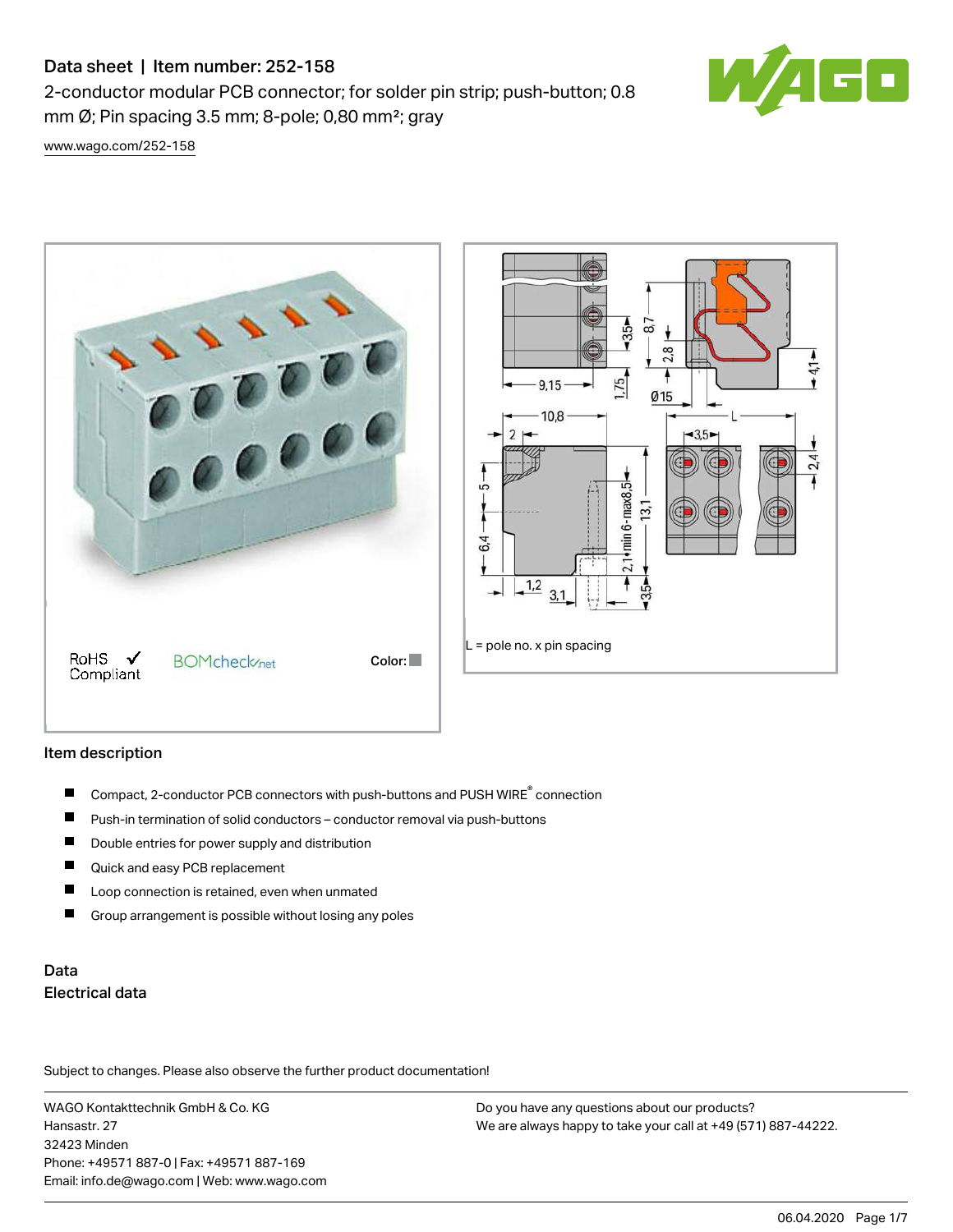

## Ratings per IEC/EN 60664-1

| Ratings per                     | IEC/EN 60664-1                                            |
|---------------------------------|-----------------------------------------------------------|
| Rated voltage (III / 3)         | 320 V                                                     |
| Rated impulse voltage (III / 3) | 4 <sub>kV</sub>                                           |
| Rated voltage (III / 2)         | 320 V                                                     |
| Rated impulse voltage (III / 2) | 4 <sub>kV</sub>                                           |
| Rated voltage (II / 2)          | 630 V                                                     |
| Rated impulse voltage (II / 2)  | 4 <sub>k</sub> V                                          |
| Rated current                   | 2 A                                                       |
| Legend (ratings)                | (III / 2) ≙ Overvoltage category III / Pollution degree 2 |

## Approvals per UL 1059

| Rated voltage UL (Use Group B) | 300 V   |
|--------------------------------|---------|
| Rated current UL (Use Group B) | 2 A     |
| Rated voltage UL (Use Group D) | 300 V   |
| Rated current UL (Use Group D) | 2 A     |
| Approvals per                  | UL 1059 |

### Connection data

| Connection technology             | PUSH WIRE                              |  |
|-----------------------------------|----------------------------------------|--|
| <b>Actuation type</b>             | Push-button                            |  |
| Solid conductor                   | $0.140.5$ mm <sup>2</sup> / 26  20 AWG |  |
| Conductor diameter                | $0.4$ 0.8 mm                           |  |
| Strip length                      | 6 7 mm / 0.24  0.28 inch               |  |
| Conductor entry angle to the PCB  | $0^{\circ}$                            |  |
| No. of poles                      | 8                                      |  |
| Total number of connection points | 16                                     |  |
| Total number of potentials        | 8                                      |  |
| Number of connection types        | 1                                      |  |
| Number of levels                  | 1                                      |  |

#### Geometrical Data

| Pin spacing | 3.5 mm / 0.138 inch  |
|-------------|----------------------|
| Width       | 28 mm / 1.102 inch   |
| Height      | 13.1 mm / 0.516 inch |
| Depth       | 10,5 mm / 0.413 inch |

Subject to changes. Please also observe the further product documentation!

WAGO Kontakttechnik GmbH & Co. KG Hansastr. 27 32423 Minden Phone: +49571 887-0 | Fax: +49571 887-169 Email: info.de@wago.com | Web: www.wago.com Do you have any questions about our products? We are always happy to take your call at +49 (571) 887-44222.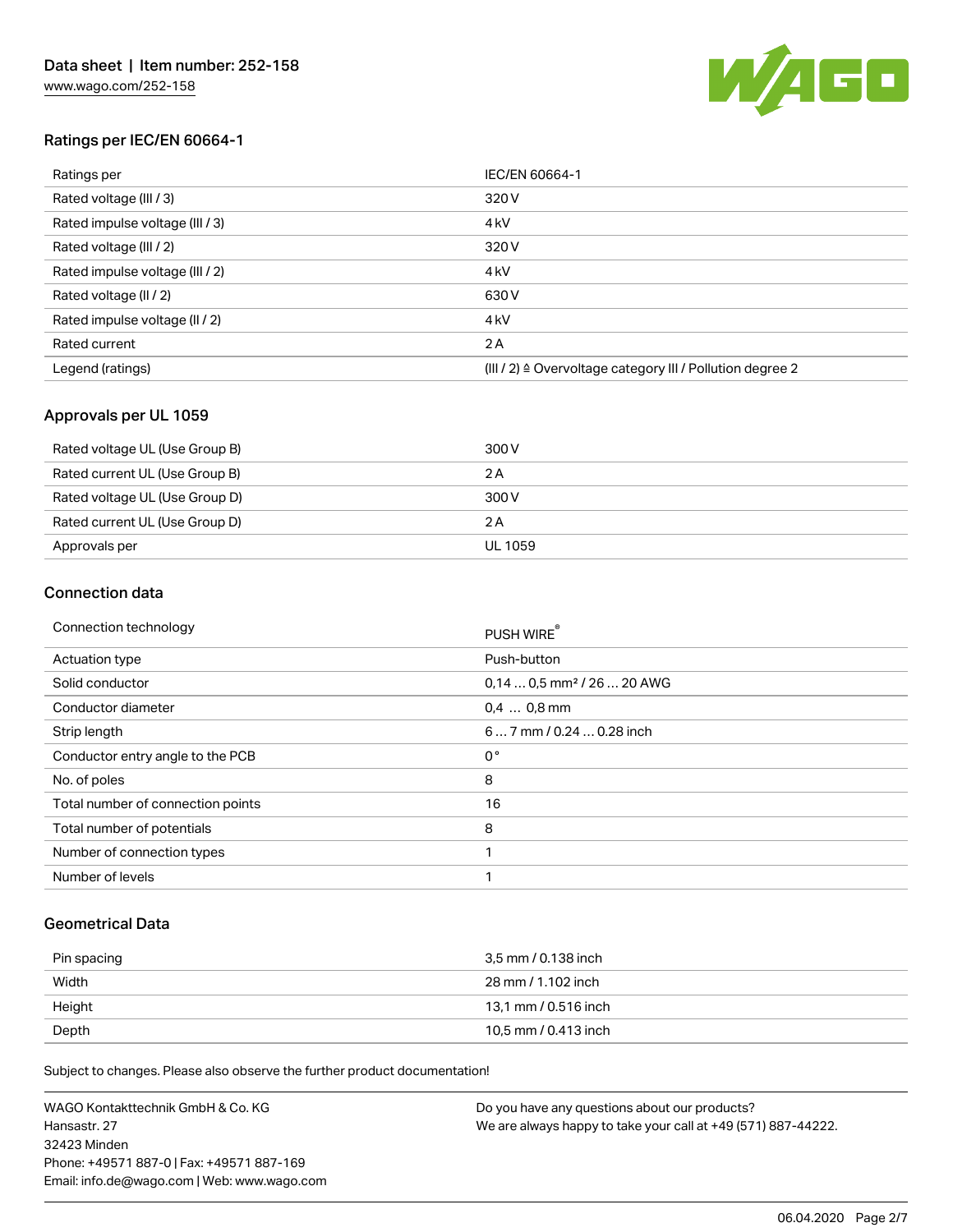

## Plug connection

| Contact type (pluggable connector) | Female connector/socket                |
|------------------------------------|----------------------------------------|
| Connector connection type          | for PCB                                |
| Mating direction to the PCB        | $90^{\circ}$                           |
|                                    |                                        |
| <b>PCB contact</b>                 |                                        |
| PCB contact                        | <b>THT</b>                             |
| <b>Material Data</b>               |                                        |
| Color                              | gray                                   |
| Material group                     |                                        |
| Insulating material                | Polyamide 66 (PA 66)                   |
| Flammability class per UL94        | V <sub>0</sub>                         |
| Clamping spring material           | Copper alloy                           |
| Contact material                   | Electrolytic copper (E <sub>Cu</sub> ) |
| Contact plating                    | tin-plated                             |
| Fire load                          | $0.104$ MJ                             |
| Weight                             | 4 g                                    |

#### Environmental Requirements

| Limit temperature range | . +105 °C<br>-60 |
|-------------------------|------------------|
|-------------------------|------------------|

## Commercial data

| Product Group      | 4 (Printed Circuit) |
|--------------------|---------------------|
| Packaging type     | <b>BOX</b>          |
| Country of origin  | <b>PL</b>           |
| <b>GTIN</b>        | 4045454040161       |
| Customs Tariff No. | 85369010000         |

### Approvals / Certificates

#### Country specific Approvals

|      |                          |                          | Certificate |
|------|--------------------------|--------------------------|-------------|
| Logo | Approval                 | Additional Approval Text | name        |
|      | <b>CCA</b>               | EN 60947                 | NTR NL-     |
|      | DEKRA Certification B.V. |                          | 7110        |

Subject to changes. Please also observe the further product documentation!

| WAGO Kontakttechnik GmbH & Co. KG           | Do you have any questions about our products?                 |
|---------------------------------------------|---------------------------------------------------------------|
| Hansastr. 27                                | We are always happy to take your call at +49 (571) 887-44222. |
| 32423 Minden                                |                                                               |
| Phone: +49571 887-0   Fax: +49571 887-169   |                                                               |
| Email: info.de@wago.com   Web: www.wago.com |                                                               |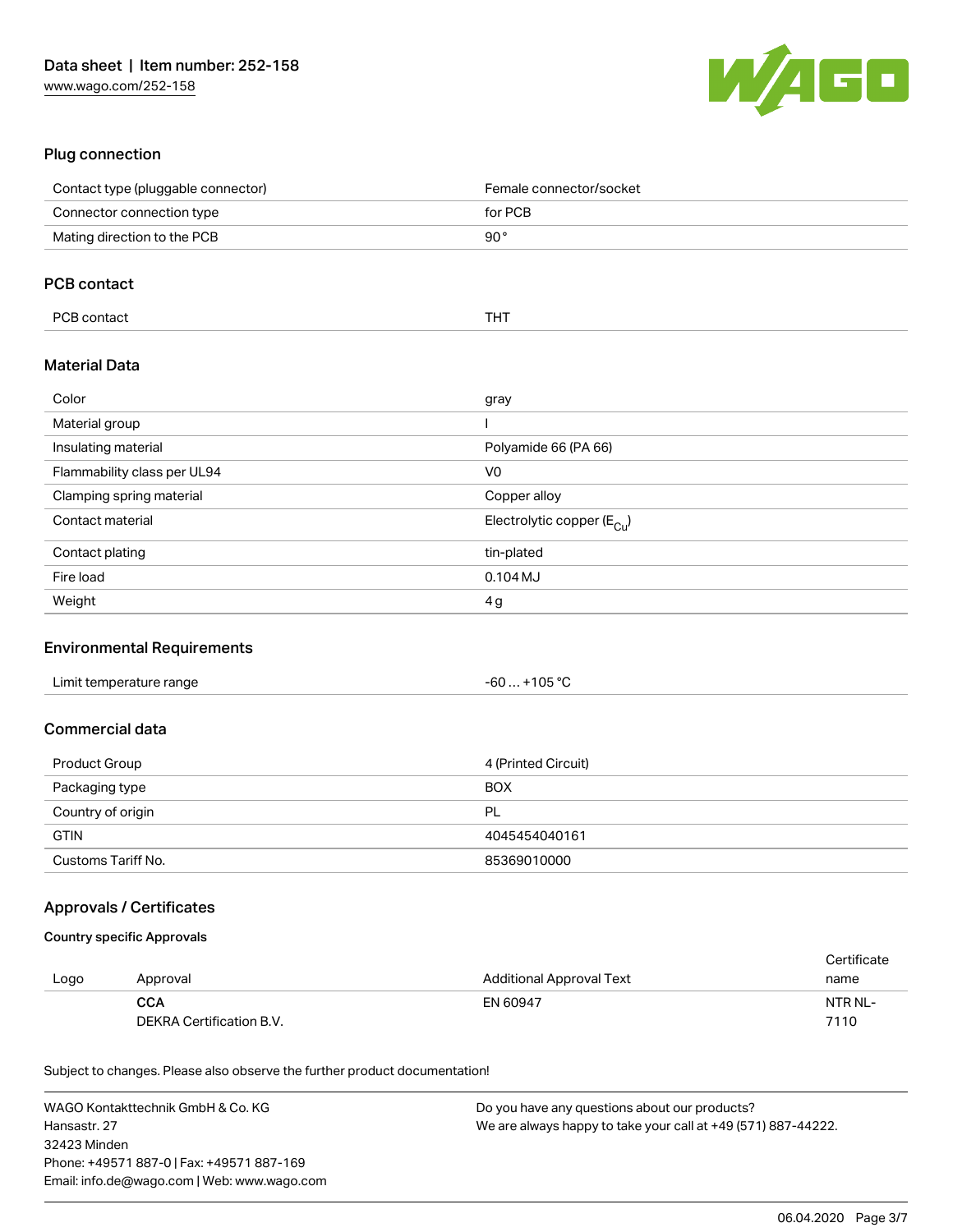$C<sub>0</sub>$ 



| EMA<br>EUR               | <b>CCA</b><br>DEKRA Certification B.V.  | EN 60947                        | 2169331.15          |
|--------------------------|-----------------------------------------|---------------------------------|---------------------|
|                          | <b>CCA</b><br>DEKRA Certification B.V.  | EN 60947-7-4                    | NTR NL-<br>7382     |
| <b>UL-Approvals</b>      |                                         |                                 |                     |
| Logo                     | Approval                                | <b>Additional Approval Text</b> | Certificate<br>name |
| $\mathbf{H}_{\text{us}}$ | cURus<br>Underwriters Laboratories Inc. | UL 1059                         | E45172<br>sec. 6    |
|                          |                                         |                                 |                     |

## Compatible products

Marking accessories

|       | Item no.: 210-332/350-202<br>Marking strips; as a DIN A4 sheet; MARKED; 1-16 (240x); Height of marker strip: 3 mm; Strip length 182 | www.wago.com/210-332<br>/350-202 |  |
|-------|-------------------------------------------------------------------------------------------------------------------------------------|----------------------------------|--|
|       | mm; Horizontal marking; Self-adhesive; white<br>Item no.: 210-332/350-204                                                           |                                  |  |
|       | Marking strips; as a DIN A4 sheet; MARKED; 17-32 (240x); Height of marker strip: 3 mm; Strip length                                 | www.wago.com/210-332<br>/350-204 |  |
|       | 182 mm; Horizontal marking; Self-adhesive; white                                                                                    |                                  |  |
|       | Item no.: 210-332/350-206                                                                                                           |                                  |  |
|       | Marking strips; as a DIN A4 sheet; MARKED; 33-48 (240x); Height of marker strip: 3 mm; Strip length                                 | www.wago.com/210-332<br>/350-206 |  |
|       | 182 mm; Horizontal marking; Self-adhesive; white                                                                                    |                                  |  |
| tools |                                                                                                                                     |                                  |  |
|       | Item no.: 210-647                                                                                                                   |                                  |  |
|       | Operating tool; Blade: 2.5 x 0.4 mm; with a partially insulated shaft                                                               | www.wago.com/210-647             |  |

Subject to changes. Please also observe the further product documentation!

WAGO Kontakttechnik GmbH & Co. KG Hansastr. 27 32423 Minden Phone: +49571 887-0 | Fax: +49571 887-169 Email: info.de@wago.com | Web: www.wago.com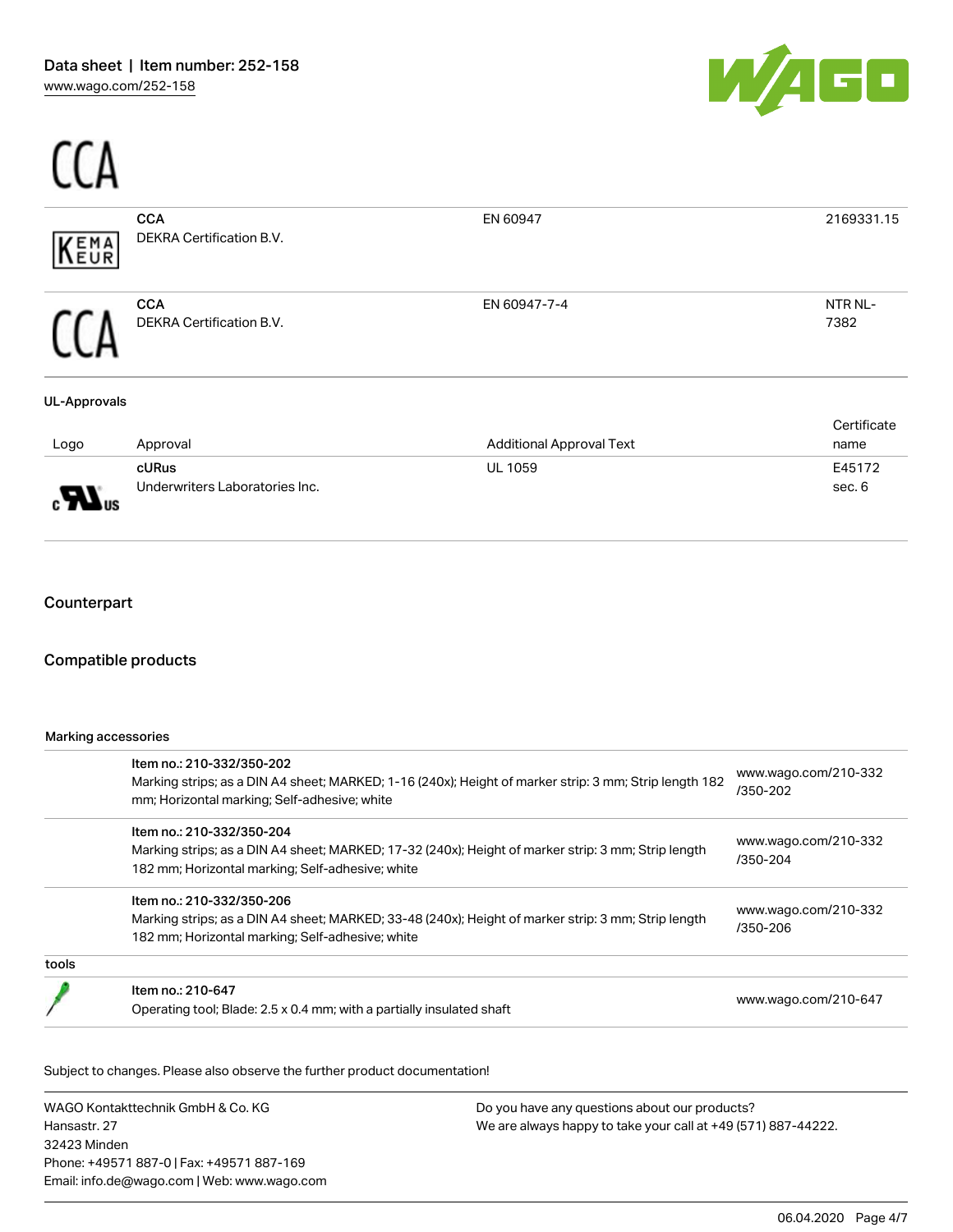# Data sheet | Item number: 252-158

[www.wago.com/252-158](http://www.wago.com/252-158)



[www.wago.com/210-719](http://www.wago.com/210-719)



#### Item no.: 210-719

Operating tool; Blade: 2.5 x 0.4 mm; with a partially insulated shaft

|                   | General accessories                                                                                                                                                    |                                               |               |                      |
|-------------------|------------------------------------------------------------------------------------------------------------------------------------------------------------------------|-----------------------------------------------|---------------|----------------------|
|                   | Item no.: 252-908                                                                                                                                                      |                                               |               | www.wago.com/252-908 |
|                   | Board-to-Board Link; 8-pole; black                                                                                                                                     |                                               |               |                      |
| <b>Downloads</b>  |                                                                                                                                                                        |                                               |               |                      |
| Documentation     |                                                                                                                                                                        |                                               |               |                      |
|                   | <b>Additional Information</b>                                                                                                                                          |                                               |               |                      |
|                   | Technical explanations                                                                                                                                                 | Apr 3, 2019                                   | pdf<br>3.6 MB | Download             |
| CAD/CAE-Data      |                                                                                                                                                                        |                                               |               |                      |
| CAD data          |                                                                                                                                                                        |                                               |               |                      |
|                   | 2D/3D Models 252-158                                                                                                                                                   |                                               | <b>URL</b>    | Download             |
|                   |                                                                                                                                                                        |                                               |               |                      |
| <b>CAE</b> data   |                                                                                                                                                                        |                                               |               |                      |
|                   | EPLAN Data Portal 252-158                                                                                                                                              |                                               | <b>URL</b>    | Download             |
| <b>PCB Design</b> |                                                                                                                                                                        |                                               |               |                      |
|                   | Symbol and Footprint 252-158                                                                                                                                           |                                               | URL           | Download             |
|                   | CAx data for your PCB design, consisting of "schematic symbols and PCB footprints",<br>allow easy integration of the WAGO component into your development environment. |                                               |               |                      |
|                   | <b>Supported formats:</b>                                                                                                                                              |                                               |               |                      |
| П                 | Accel EDA 14 & 15                                                                                                                                                      |                                               |               |                      |
| $\blacksquare$    | Altium 6 to current version                                                                                                                                            |                                               |               |                      |
| H                 | Cadence Allegro                                                                                                                                                        |                                               |               |                      |
| H                 | DesignSpark                                                                                                                                                            |                                               |               |                      |
| ш                 | Eagle Libraries                                                                                                                                                        |                                               |               |                      |
|                   | KiCad                                                                                                                                                                  |                                               |               |                      |
| ш                 | Mentor Graphics BoardStation                                                                                                                                           |                                               |               |                      |
| ш                 | Mentor Graphics Design Architect                                                                                                                                       |                                               |               |                      |
| ш                 | Mentor Graphics Design Expedition 99 and 2000                                                                                                                          |                                               |               |                      |
| П                 | OrCAD 9.X PCB and Capture                                                                                                                                              |                                               |               |                      |
| ш                 | PADS PowerPCB 3, 3.5, 4.X, and 5.X                                                                                                                                     |                                               |               |                      |
|                   | Subject to changes. Please also observe the further product documentation!                                                                                             |                                               |               |                      |
|                   | WAGO Kontakttechnik GmbH & Co. KG                                                                                                                                      | Do you have any questions about our products? |               |                      |

Hansastr. 27 32423 Minden Phone: +49571 887-0 | Fax: +49571 887-169 Email: info.de@wago.com | Web: www.wago.com We are always happy to take your call at +49 (571) 887-44222.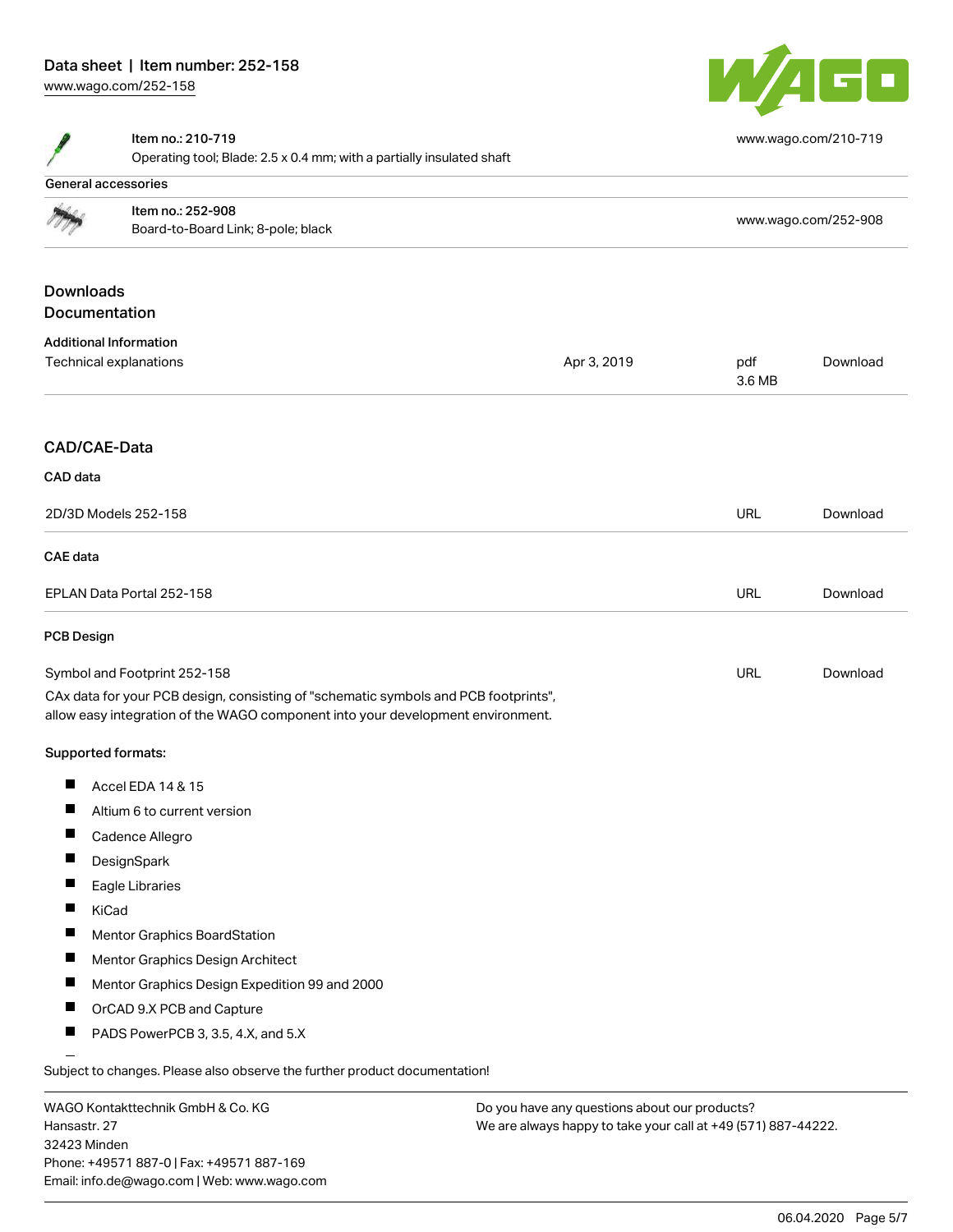

- $\blacksquare$ PADS PowerPCB and PowerLogic 3.0
- $\blacksquare$ PCAD 2000, 2001, 2002, 2004, and 2006
- $\blacksquare$ Pulsonix 8.5 or newer
- $\blacksquare$ STL
- П 3D STEP
- П TARGET 3001!
- $\blacksquare$ View Logic ViewDraw
- $\blacksquare$ Quadcept
- $\blacksquare$ Zuken CadStar 3 and 4
- $\blacksquare$ Zuken CR-5000 and CR-8000

PCB Component Libraries (EDA), PCB CAD Library Ultra Librarian

### Installation Notes

#### Conductor termination



Conductor termination directly on the PCB or wiring prior to mounting on PCB – 252 Series



Removing a conductor via push-button – 252 Series

#### Installation

Subject to changes. Please also observe the further product documentation!

WAGO Kontakttechnik GmbH & Co. KG Hansastr. 27 32423 Minden Phone: +49571 887-0 | Fax: +49571 887-169 Email: info.de@wago.com | Web: www.wago.com